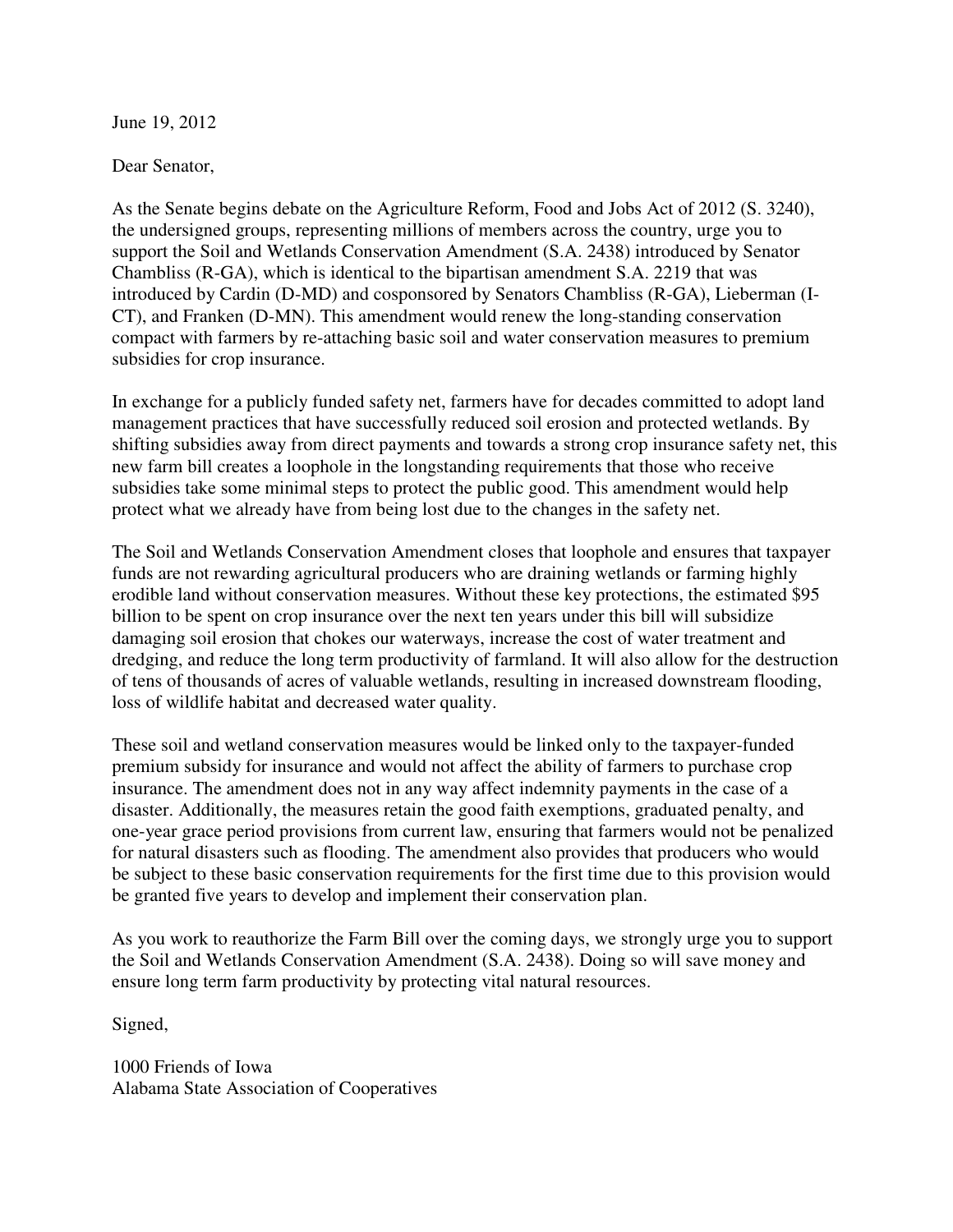Alliance for the Great Lakes American Farmland Trust American Indian Mothers Inc. American Public Works Association American Rivers Arizona Wildlife Federation Arkansas Wildlife Federation Association of Metropolitan Water Agencies Association of Northwest Steelheaders Association of State Floodplain Managers Association of State Wetland Managers Audubon Society of New Hampshire Cannon River Watershed Partnership Center for Rural Affairs Central Ohio Anglers & Hunters Club Clean Water Action Clean Water Network Clean Wisconsin Colorado Wildlife Federation Committee on the Middle Fork Vermilion River Community Food Security Coalition Conservation Council for Hawai'i Dakota Sportsman, Inc. Defenders of Wildlife Endangered Habitats League Environmental and Energy Study Institute Environmental Defense Fund Environmental Law and Policy Center Environmental League of Massachusetts Environmental Working Group Farmworker Association of Florida Friends of Blackwater Friends of the Upper Delaware River FSC Rural Training and Research Center, Epes, AL Georgia Wildlife Federation Great Lakes Committee of the Izaak Walton League Gulf of Maine Restoration Coalition Gulf Restoration Network Idaho Wildlife Federation Illinois Stewardship Alliance Indiana Wildlife Federation Institute for Agriculture and Trade Policy Iowa Environmental Council Iowa Farmers Union Iowa Natural Heritage Foundation Iowa Wildlife Federation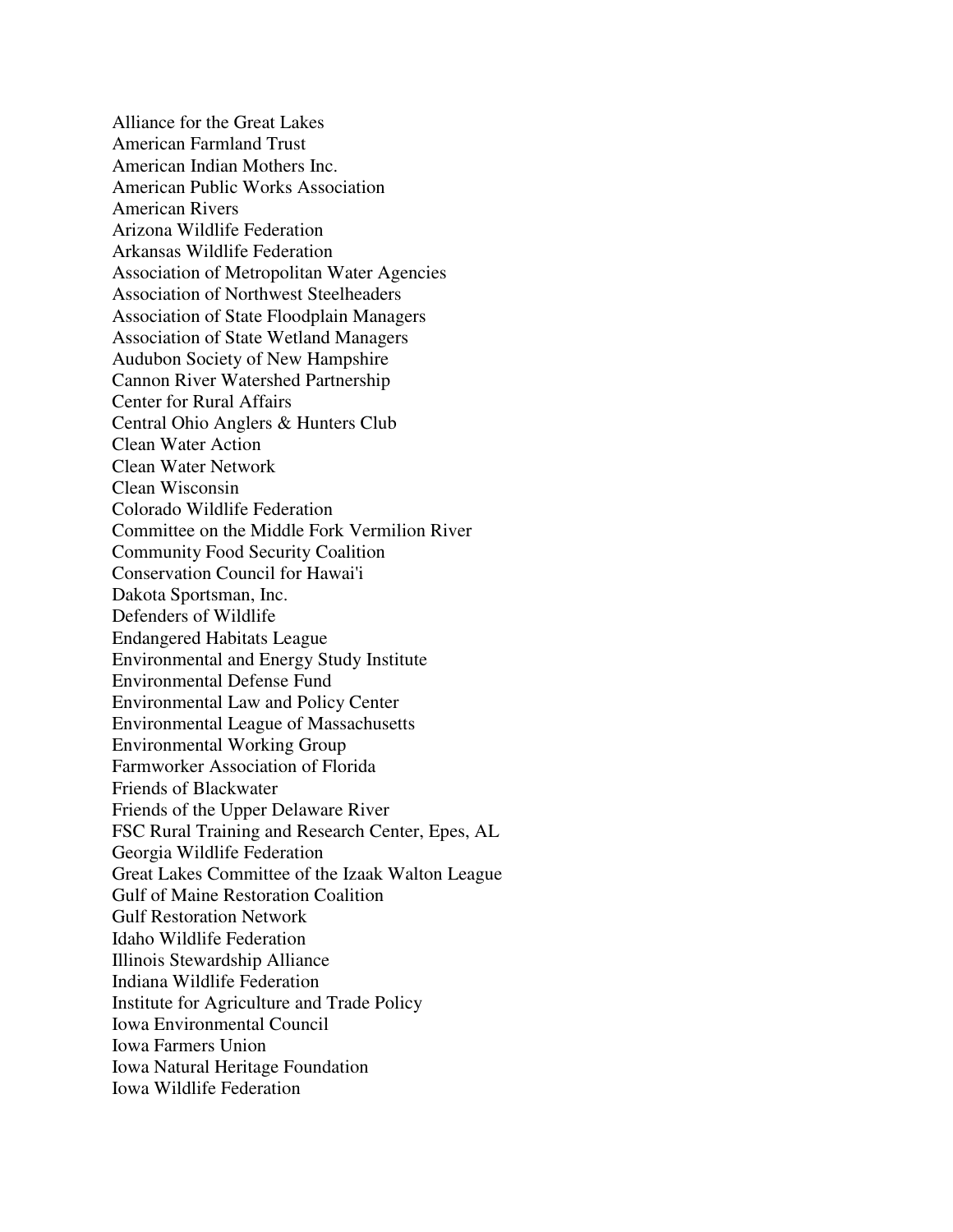Iowa's County Conservation System Izaak Walton League of America Johns Hopkins Center for a Livable Future Kansas Chapter of the Wildlife Society Kansas Rural Center Kansas Wildlife Federation Kentucky Waterways Alliance Lake Erie Waterkeeper Inc Land Stewardship Project Mid South Fly Fishers Midwest Environmental Advocates Milwaukee Riverkeeper Minnesota Conservation Federation Minnesota Environmental Partnership Missouri Coalition for the Environment MN Division - Izaak Walton League of America National Association of Clean Water Agencies National Association of Resource Conservation & Development Councils National Audubon Society National Committee for the New River National Family Farm Coalition National Latino Farmers and Ranchers Trade Association National Sustainable Agriculture Coalition National Wildlife Federation Nature Abounds Nebraska Wildlife Federation Nevada Wildlife Federation New Mexico Wildlife Federation NCABL Land Loss Prevention Project Northern Great Plains Working Group Ohio Division, Izaak Walton League of America Ohio Ecological Food & Farm Association Ohio Environmental Council Ohio Farmers Union Ohio River Foundation Ohio Wetlands Association Passaic River Coalition Pollinator Partnership Potomac River Association Rural Action Sustainable Agriculture Rural Advancement Fund Rural Coalition/Coalición Rural SC VOF Sierra Club Sierra Club Delta Chaper Slow Food Columbus